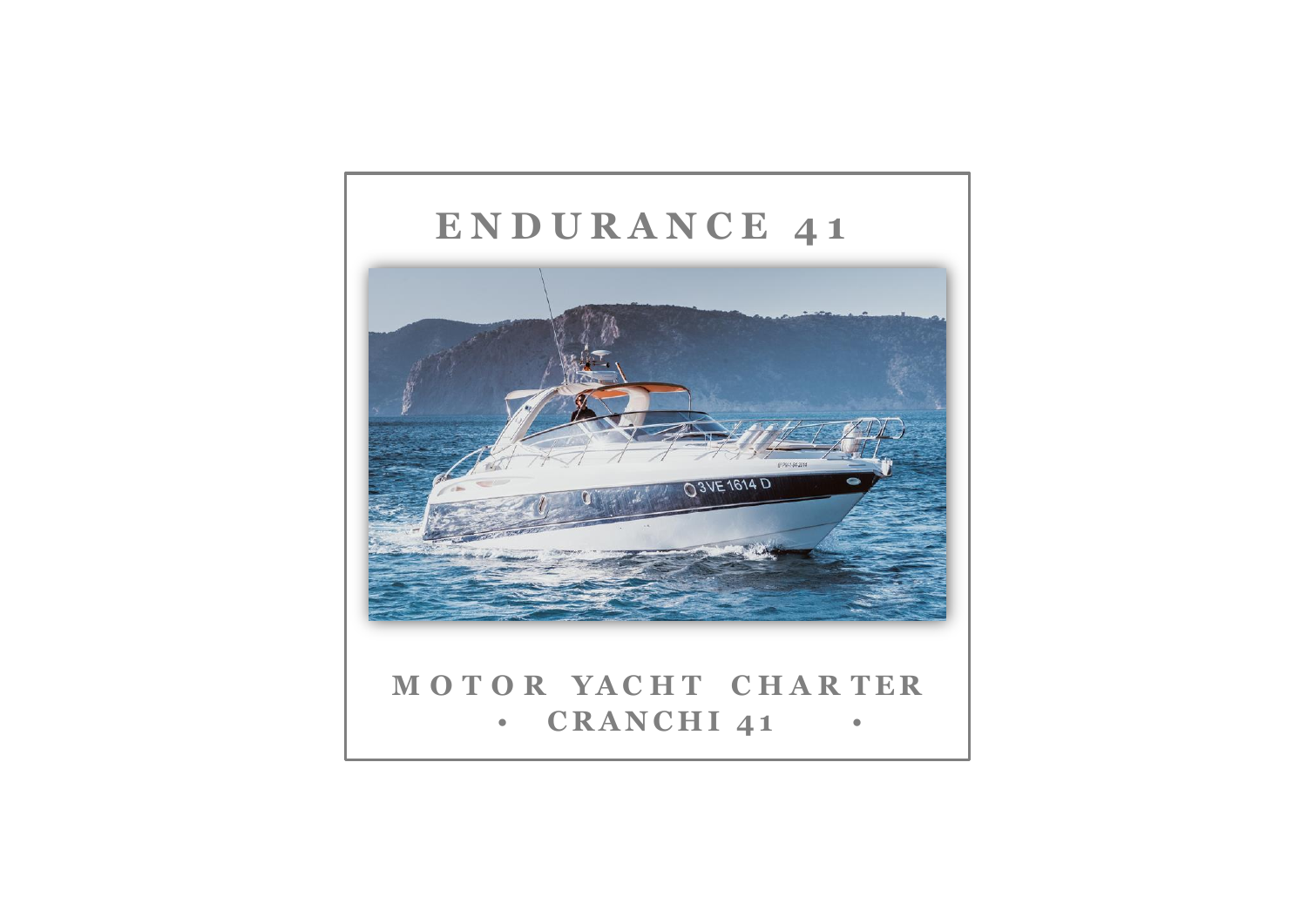

## **W E L C OM E A B O AR D**

Imagine relaxing on board your own luxury motor yacht, being spoilt by staff whose aim is to make sure you have everything you need as you cruise the azure waters of the Mediterranean under a matching sky and warm sun. Charter the Endurance 41 and you can have all that and more!

A private yacht charter is like staying at an exclusive villa but with the opportunity to enjoy unmatched freedom to explore coastlines and ports –all in style and comfort, and at your own pace.

She offers the perfect venue for anything from a one-day charter to a weekend break or longer holiday. Based on the sunshine island of Mallorca, she sleeps up to 5 guests in 2 double cabins and has everything on board to make your cruise special from start to finish.

Says the director of Boat Charter Mallorca: "the Endurance 41 is a magnificent motor yacht with the most luxurious specification –she truly is a design of beauty! People have enjoyed many wonderful holidays with her and I want to share that experience with you. For the adventure of a lifetime, do it in style, do it with her."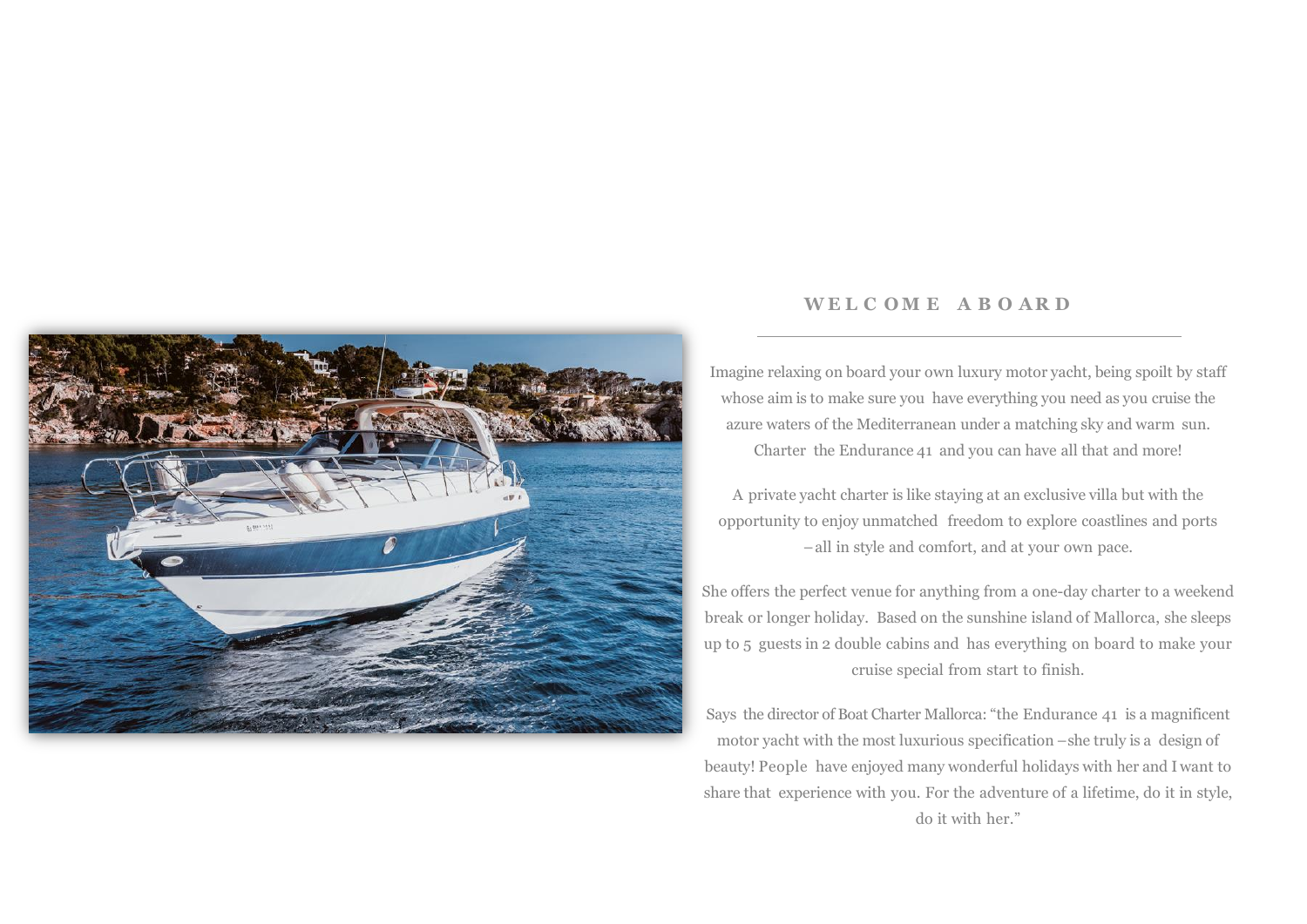

#### WHAT TO EXPECT FROM YOUR DAY

The Cranchi Endurance 41 is the perfect choice for a day charter. She is an open motor yacht with a spacious seating area and two sun beds, she is the perfect boat to spend a day on water with your friends and family.

Our local skipper will show you the hot spots and hidden gems around Mallorca . With her 13 m of length she is a small yacht that serves all the amenities of a big one. Below deck she oers a comfortable cabin a spacious salon and fully equipped galley and a comfortable L-shaped seating area.

The modern entertainment system can be enjoyed throughout the boat. A tender allows you to visit a beach club or your favorite location onshore. Let our skipper show you the secrets around Mallorca.

With regards to food, we offer

The basic package includes basic snacks and drinks (sangria, beer, water, champagne cocktail).

The premium package includes the basic package plus full BBQ foods, cooked on board by your skipper (including chicken, pork, lamb)

We can also throw in 2 cases of prosecco at no extra charge

The price includes: Various complimentary drinks Free use of a tender boat which can then take you ashore. The choice of toy inflatables to use Clean before and after Full insurance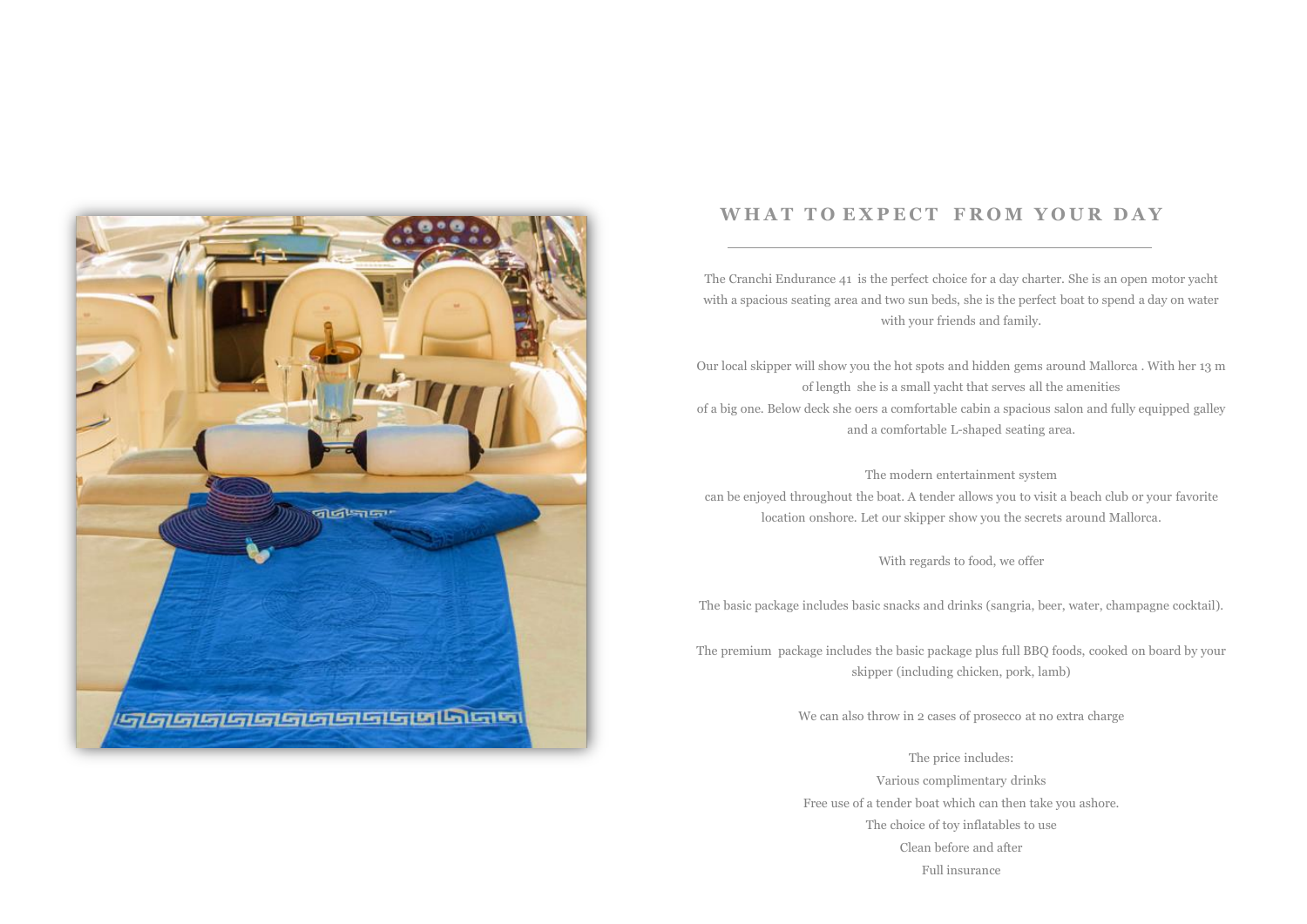

#### **D O I T Y O U R W A Y**

Chartering your own motor yacht gives you the freedom to plan your trip exactly the way you want it, from the moment you wake up.

You can create your own bespoke itinerary, visiting only the places that you want to see at your own pace. Whatever your interests, you can include them. Culture vulture? Go sightseeing at towns with museums and historical sites.

Foodie? You'll be spoilt for choice when it comes to discovering the regional cuisine in restaurants and markets. Simply want a stress-free break? Then sit back, relax and let the world drift by.

On The Endurance 41, the choice is endless –and the choice is yours.

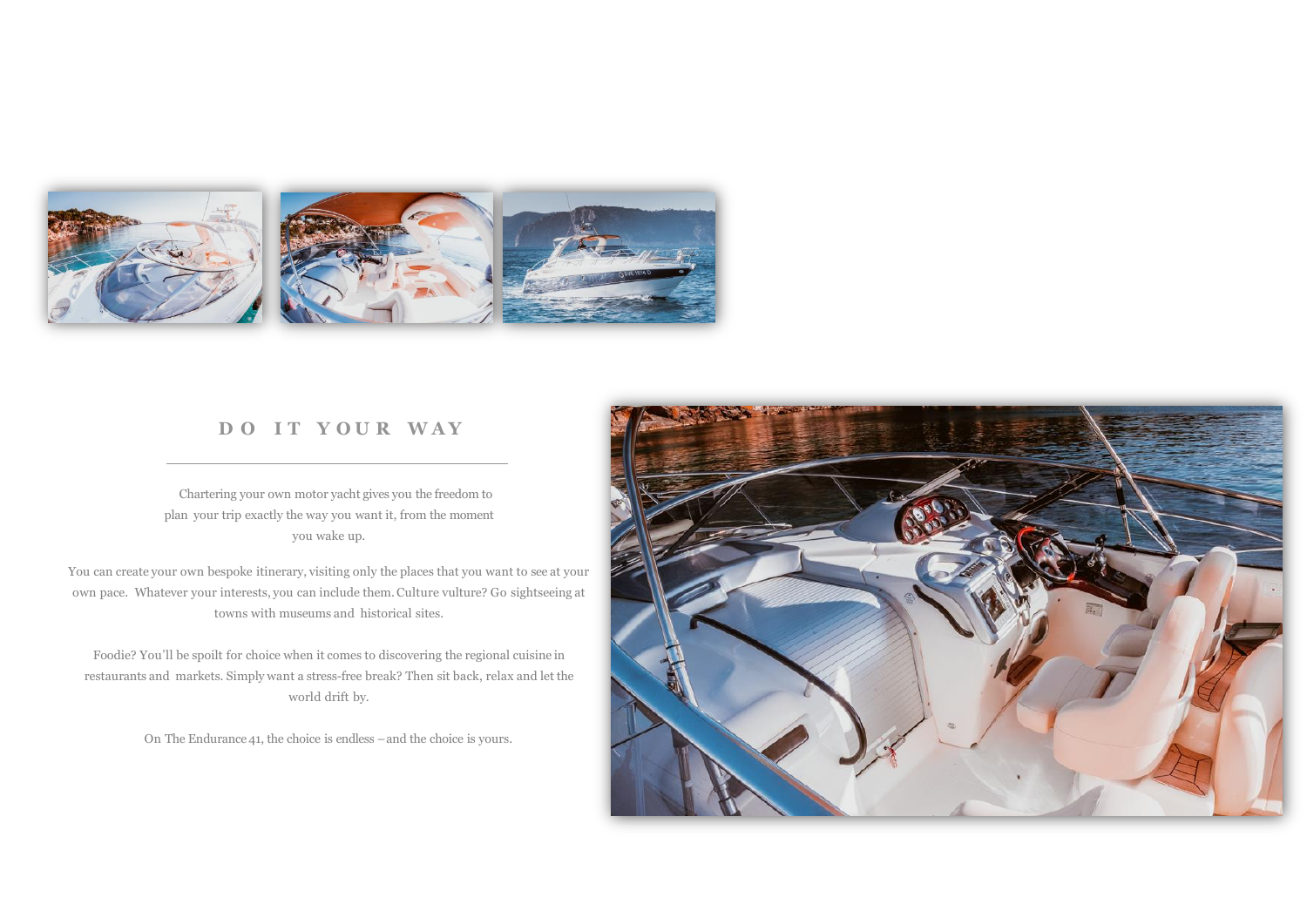

### **L O C A T I O N , L O C A T I O N , L O C A T I O N**

Set in the Mediterranean to the east of the Spanish peninsula, the Balearic Islands have long been a popular holiday destination. Prized for their clear waters, sandy beaches, lively harbours and quaint fishing villages, the Balearics possess a special lifestyle and cuisine as varied and exciting as sailing among the islands themselves.

Each island is very different, with its own unique landscape and flavour. Mallorca is the largest with over 330 miles of coastline. Its varied landscape includes mountains and a coastline studded with tiny villages and beaches. Hillside terraces are planted with orange, clementine and lemon trees alongside olives and grapes. Mallorca also has a lively yachting industry and is home to many well-equipped harbours around its coast.

> The joy of sailing around the islands is discovering their wealth of sandy coves and inlets, some only accessible from the sea, just waiting to be explored.

> Our experienced skipper (a native of Mallorca) is very knowledgeable of the island and can take you to all the best locations, beaches and snorkelling spots. You can either tell the skipper where you would like to go and what you would like to achieve from the day or you can set back and let him take you to all the most beautiful areas.